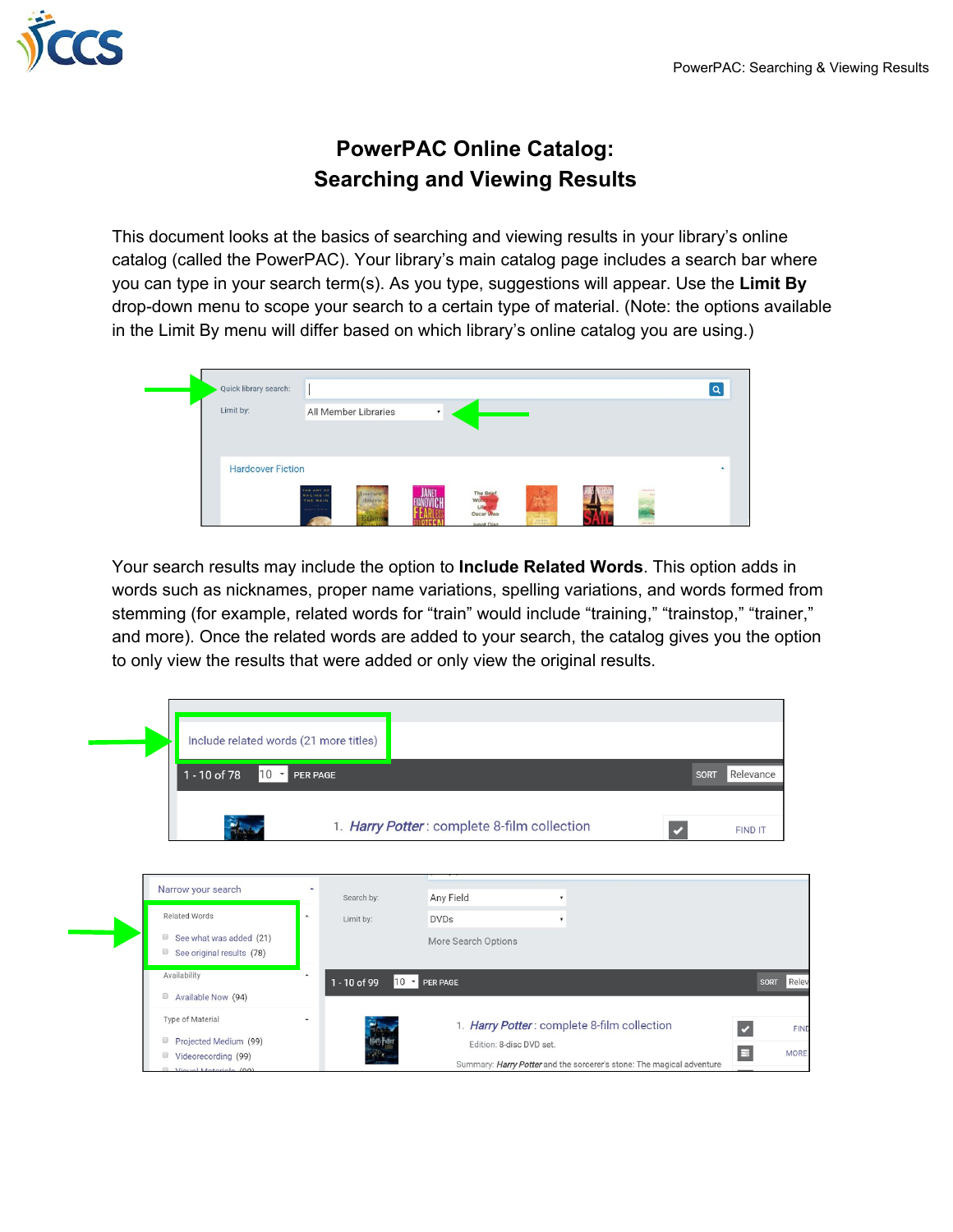

Add in filters, found under the **Narrow Your Search** menu to focus your search results. The number next to each filter reflects how many results match that filter.



Click the **Find It** button next to a result to see which CCS member libraries own that item. Click **Place Hold** to submit a request. Click on the **title** or the **More Info** button to view the full record.



When viewing the full record, you can navigate back to the results list by clicking **Return to List**. You can also navigate from record to record by using the **Previous** and **Next** buttons. Click on **Share** to print, email, or share the record on social media.

| <b>A RETURN TO LIST</b>          | NEXT<br><b>DISPLAYING 5 OF 73</b><br>← PREVIOUS<br>Ð<br><b>PLACE HOLD</b>                                                                                                                                                                                                                                                                                                                                                                                               |  |
|----------------------------------|-------------------------------------------------------------------------------------------------------------------------------------------------------------------------------------------------------------------------------------------------------------------------------------------------------------------------------------------------------------------------------------------------------------------------------------------------------------------------|--|
|                                  | Format: DVD, Videorecording, Projected Medium, Visual Materials<br><b>COMM LW IVER MINT</b><br>Uniform Title: Harry Potter and the prisoner of Azkaban (Motion picture)<br>Title: Harry Potter and the prisoner of Azkaban [videorecording (DVD)] / Warner<br>Bros. Pictures ; a Heyday Films, 1492 Pictures, P of A Productions<br>production ; directed by Alfonso Cuarón ; screenplay by Steve Kloves ;<br>produced by David Heyman, Chris Columbus, Mark Radcliffe. |  |
| <b>DVD</b><br>$\bigcirc$<br>2004 | Edition: 2-disc full screen edition<br>Publisher, Date: Burbank, CA : Warner Home Video, [2004]<br>Description: 2 videodiscs (approximately 142 min.): sound, color; 4 3/4 in.<br>video file DVD video<br>Summary: Harry, Ron and Hermione, now teenagers, return for their third year at                                                                                                                                                                               |  |